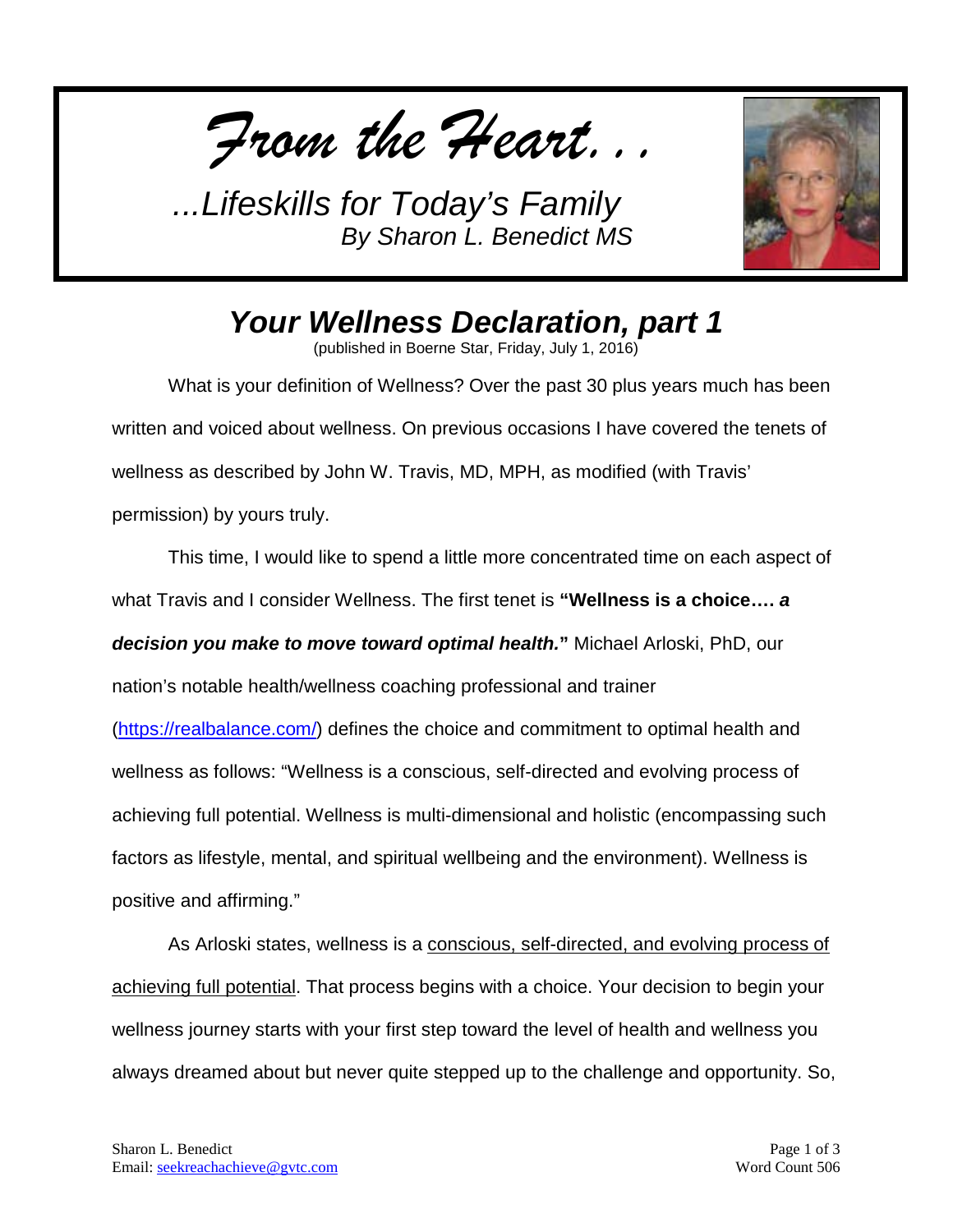let's take the first step together. Get out a piece of paper and pencil. Write down a maximum of three sentences describing what you want to achieve toward your highest wellness potential. You probably wonder why I asked you to use the old-fashioned paper and pencil and not your ipad, tablet, computer, or phone. I believe when you use a pencil and paper, you will more consciously meditate on what you will declare. Each sentence and word will begin to mean much more to you. In this fast-paced, texting world, we have lost much of that contemplative wisdom with what we write and say. And we often get ourselves into trouble too with those who hear or read our rant, that we regret later.

Here are some questions to consider. I encourage you to write down the questions and your responses.

- 1. What one key barrier do you see right now keeping you from seeking, reaching, and achieving your desired wellness?
- 2. What first step will you take this week to resolve that barrier?
- 3. How will this action contribute to achieving your declaration?
- 4. Who or what do you need to include to succeed?

Keep in mind as you write your declaration and responses . . . wellness is not only physical. It is multi-dimensional and holistic involving all aspects of your life. Once you have your declaration and responses down on paper, it's time for you to sit with a trusted family member or friend to help you brainstorm your declaration, the questions, as well as your responses.

Give your friend permission to keep you accountable to your commitment to this first tenet of wellness. Their help can make all the difference as you choose to move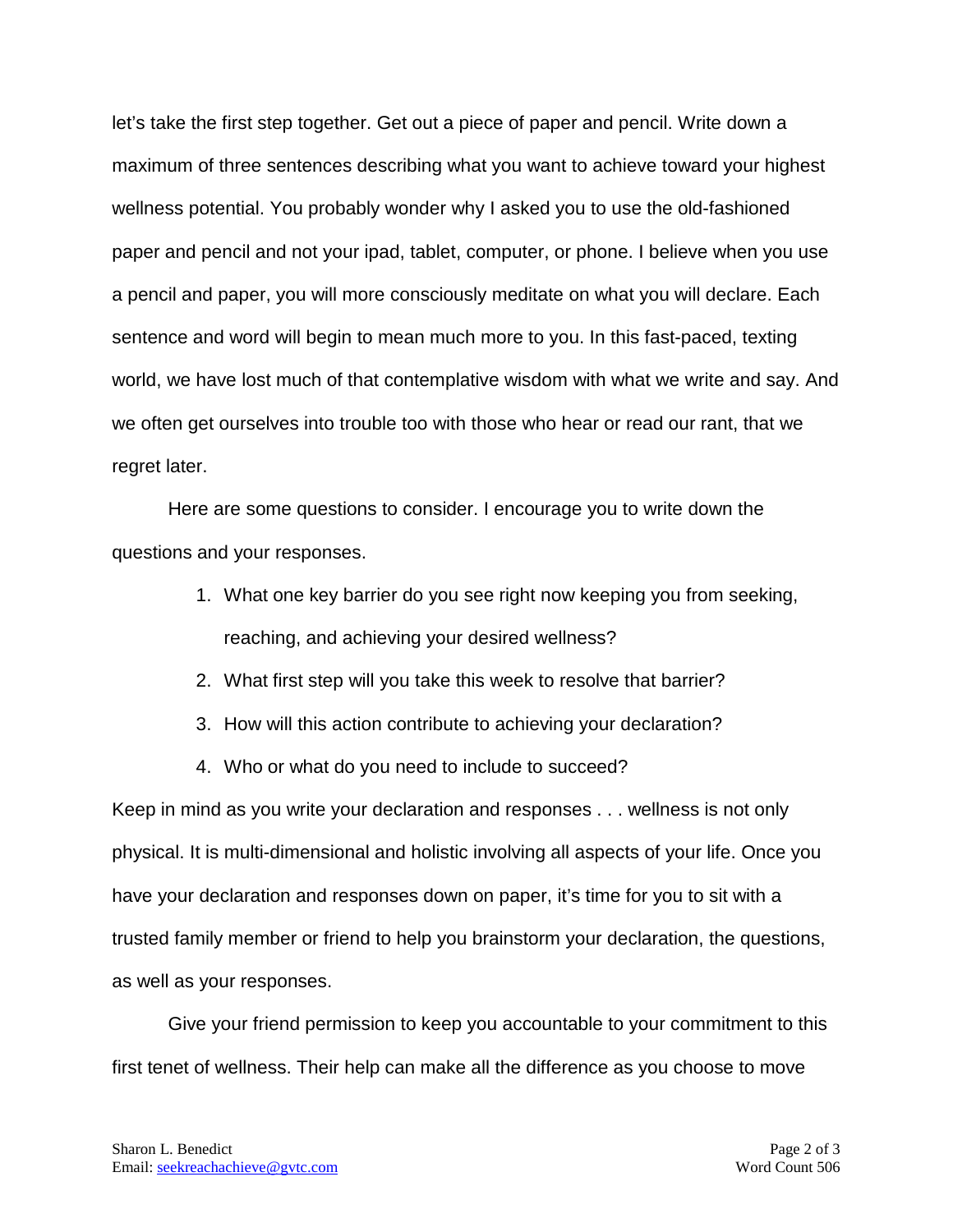toward your optimal health and wellbeing. In the next article, the tenet to be covered will be "Wellness is a way of life…*a lifestyle you design to achieve your highest potential for wellbeing.*" Until then, think about how your life does or doesn't support your declaration, and how you would like to design your lifestyle to achieve your wellness dreams and goals.

--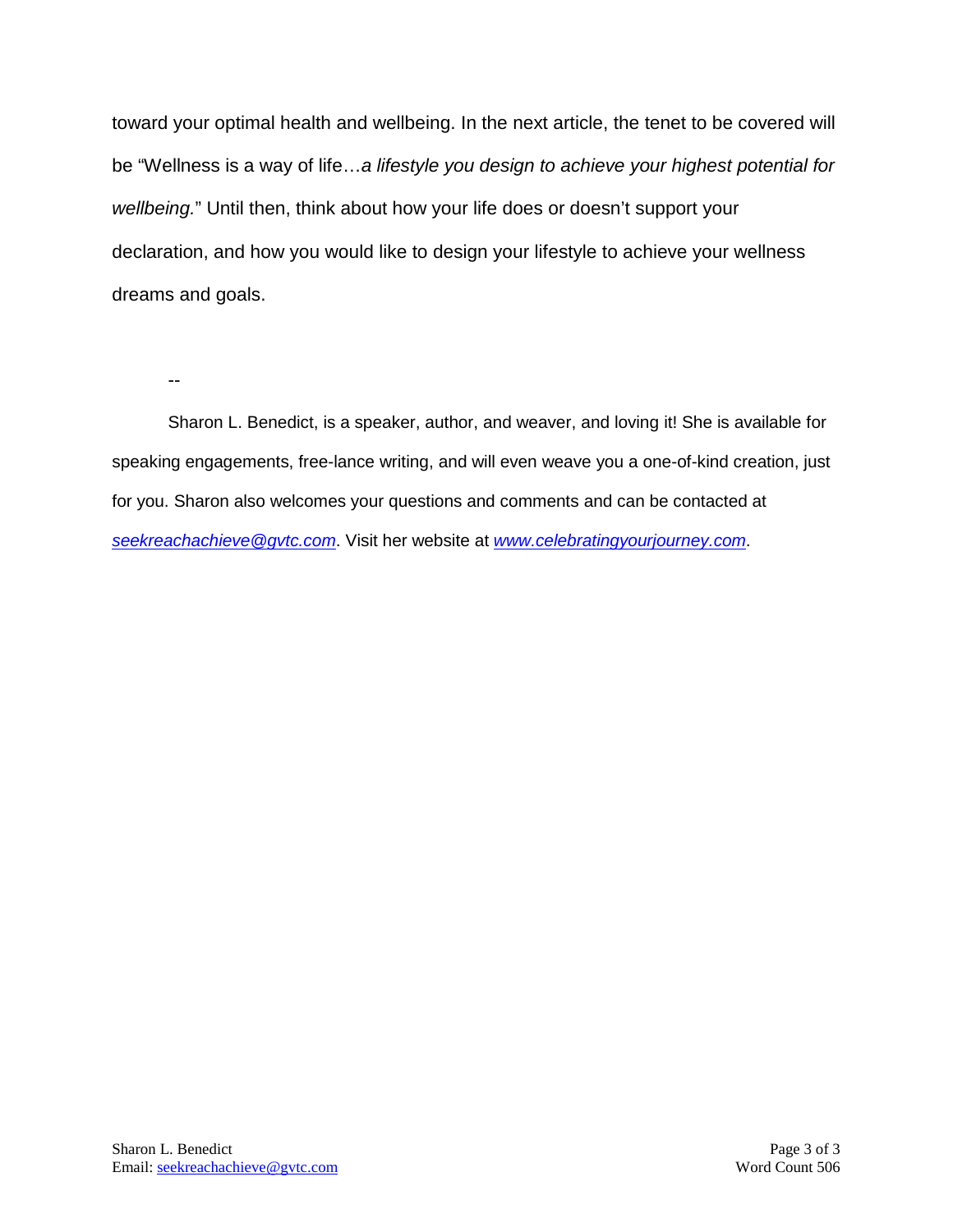*From the Heart...*



## *Your Wellness Declaration, part 2*

(published in Boerne Star, Friday, July 8, 2016)

Throughout this month's lifeskill, *Wellness,* we will spend some concentrated time on each aspect of what wellness means. Over the past 30 plus years much has been written and voiced about wellness. On previous occasions I have covered the tenets of wellness as described by John W. Travis, MD, MPH, as modified (with permission by Travis) by yours truly.

The first tenet covered was "Wellness is a choice…. *a decision you make to move toward optimal health.*" You were asked to write down your own Wellness Declaration. These questions were then presented to consider. At this moment, think about your responses before reading the next tenet of Wellness.

- 1. What one key barrier do you see right now keeping you from seeking, reaching, and achieving your desired wellness?
- 2. What first step will you take this week to resolve that barrier?
- 3. How will this action contribute to achieving your declaration?
- 4. Who or what do you need to include to succeed?

As you write down your declaration and responses . . . wellness is not only physical. It is multi-dimensional and holistic involving all aspects of your life.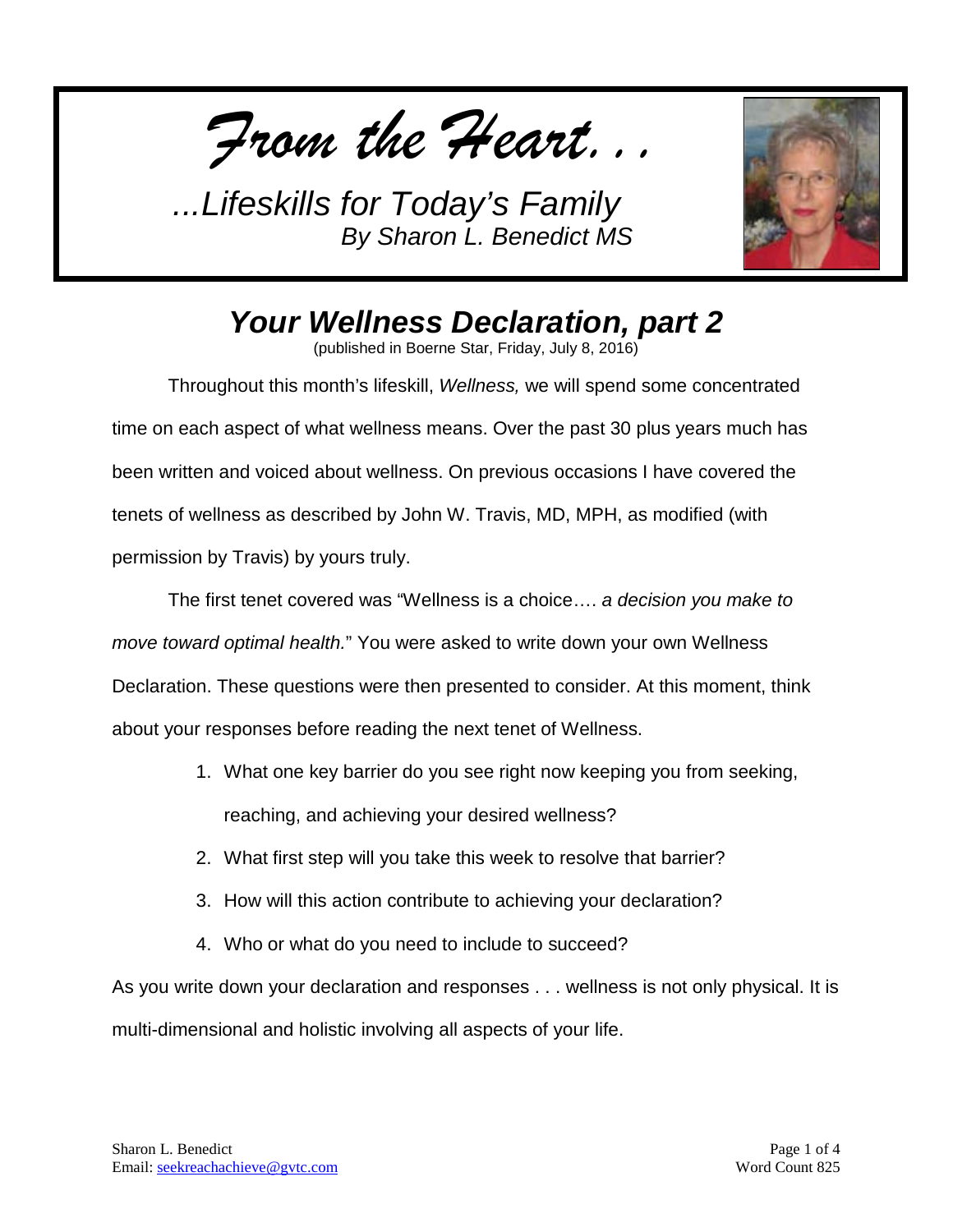The 2nd tenet is "Wellness is a way of life…*a lifestyle you design to achieve your highest potential for wellbeing.*" This is where you begin to make changes in your life that will impact you physically, emotionally, mentally, spiritually. Not one area of your life is left out as you declare and take action to seek, reach, and achieve wellness as a way of daily living. Yet, this change just doesn't happen. Change is never a single event but a process. In part one, you made your declaration, identified one key barrier, and made your first step toward removing that barrier.

This brings you to the 3<sup>rd</sup> tenet: "Wellness is a process…*a developing awareness that there is no end point, but that health and happiness are possible in each moment, here and now.*" When committed to the process you not only experience greater health but also greater happiness in life. Yet, as much as we love when good things come our way, even improved health, we all know happiness cannot be sustained if we only "feel" happy when circumstances are going good.

Somewhere along the way when the bad stuff happens, we will be challenged to broaden our horizon in order to achieve and sustain true happiness. Recently, my husband and I watched a program entitled "Happy"

([http://www.imdb.com/title/tt1613092/\)](http://www.imdb.com/title/tt1613092/). Quoting Benjamin Franklin, "The Constitution only guarantees the American People the right to pursue happiness. You have to catch it yourself." What do you choose to do to pursue happiness?

The film, HAPPY, takes you on a journey from the swamps of Louisiana to the slums of Kolkata in search of what really makes people happy. Combining real life stories of people from around the world and powerful interviews with the leading scientists in happiness research, HAPPY explores the secrets behind our most valued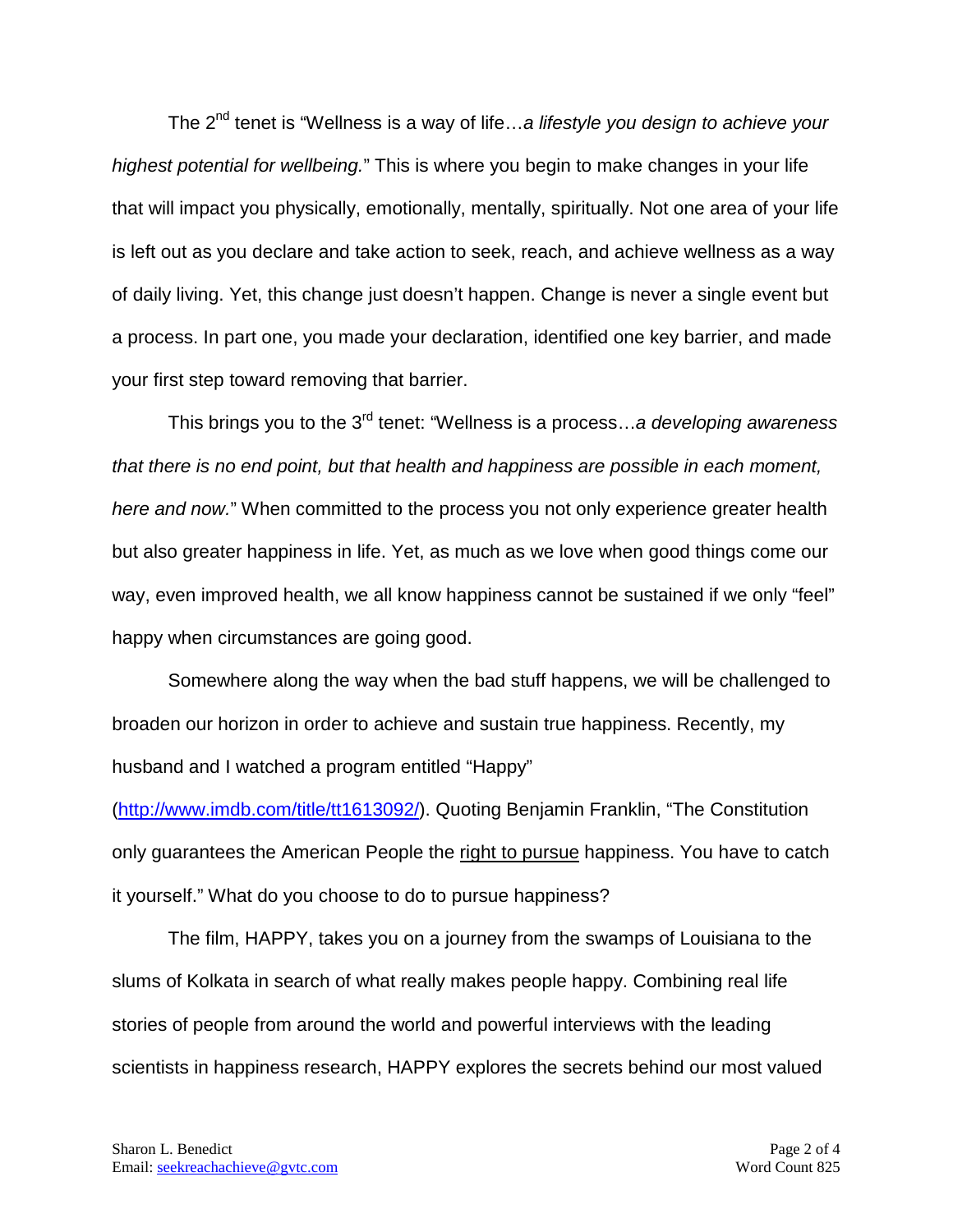emotion. According to this fascinating documentary, we actually have happiness in our genes at a 50% set point or range. Even when bad things happen, we eventually return to that set point. Our circumstances (income, social status, where we live, age) only account for 10% of our happiness. The remaining 40% involves "Intentional Activity" which are actions you choose to do.

With intentional activity, making even subtle changes to that activity add spice to your life, thereby greater happiness. And what kinds of "intentional activity" you choose can be as varied as there are human beings on this planet of ours, no matter the circumstances. Whatever the activity, your body is also physiologically affected by the chemicals produced via your neurotransmitters. We are definitely fearfully and wonderfully made. Maybe our mind and heart need to cooperate more with our bodies.

We hopefully all know once you reach a certain economic level to feed and clothe your family, more money doesn't bring more happiness. No matter your circumstances, happiness does help you work for and reach your goals, whatever they may be. Yet, the key to lasting happiness comes from having a good family, good friends, spontaneous times, lots of laughter, and lots of play with people you love.

Throughout this coming week reflect on what your daily life is all about. How do your activities support your wellness declaration, resolving barriers, designing a way of life you dream about, and enjoying the process as you become more aware that health and happiness happens with each moment in the here and now. You are then building your future with each of those moments.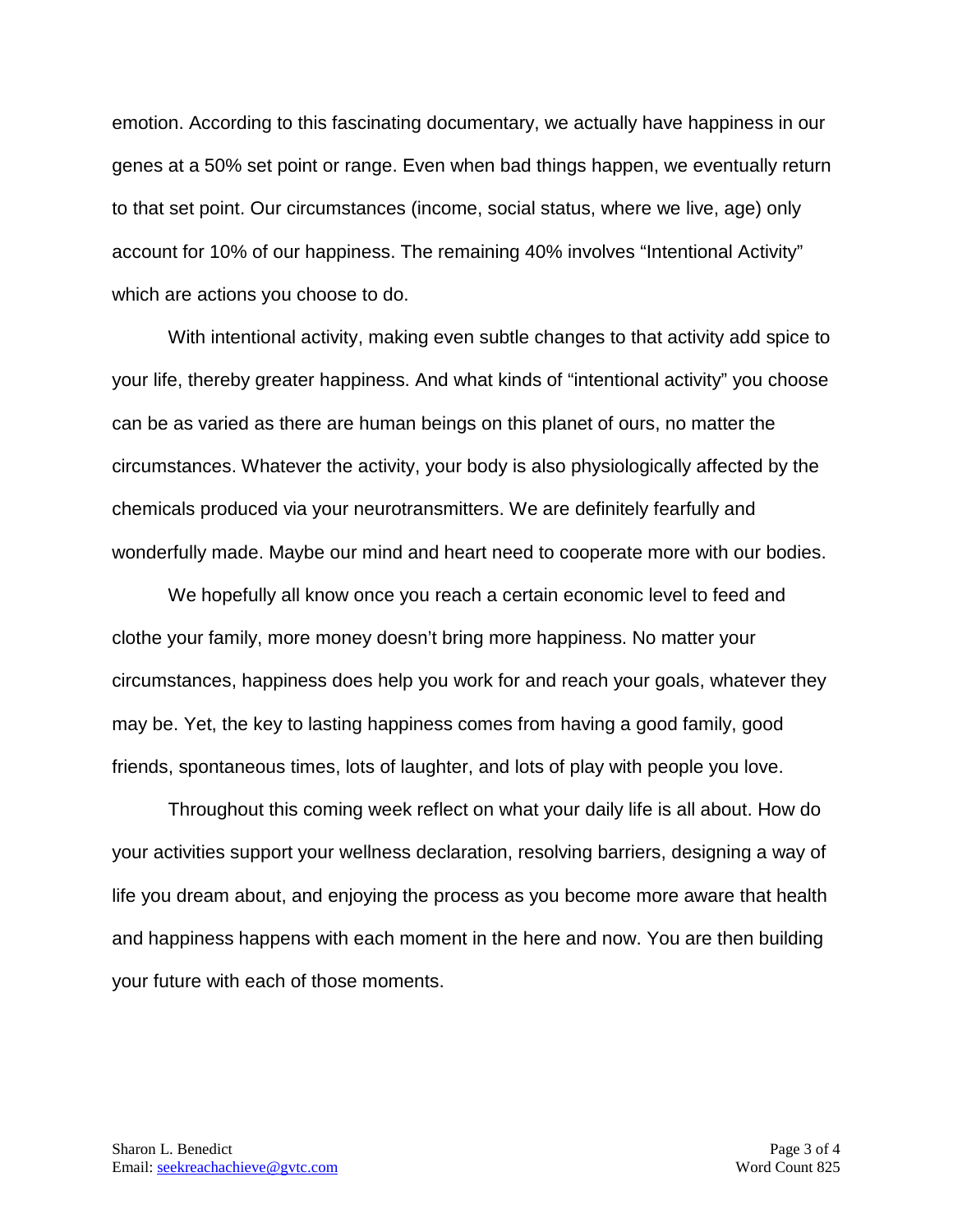The couple tenets of wellness to be covered next week will help you connect and integrate your own declaration and actions with your environment and hopefully provide energy for transforming you and even the world around you.

--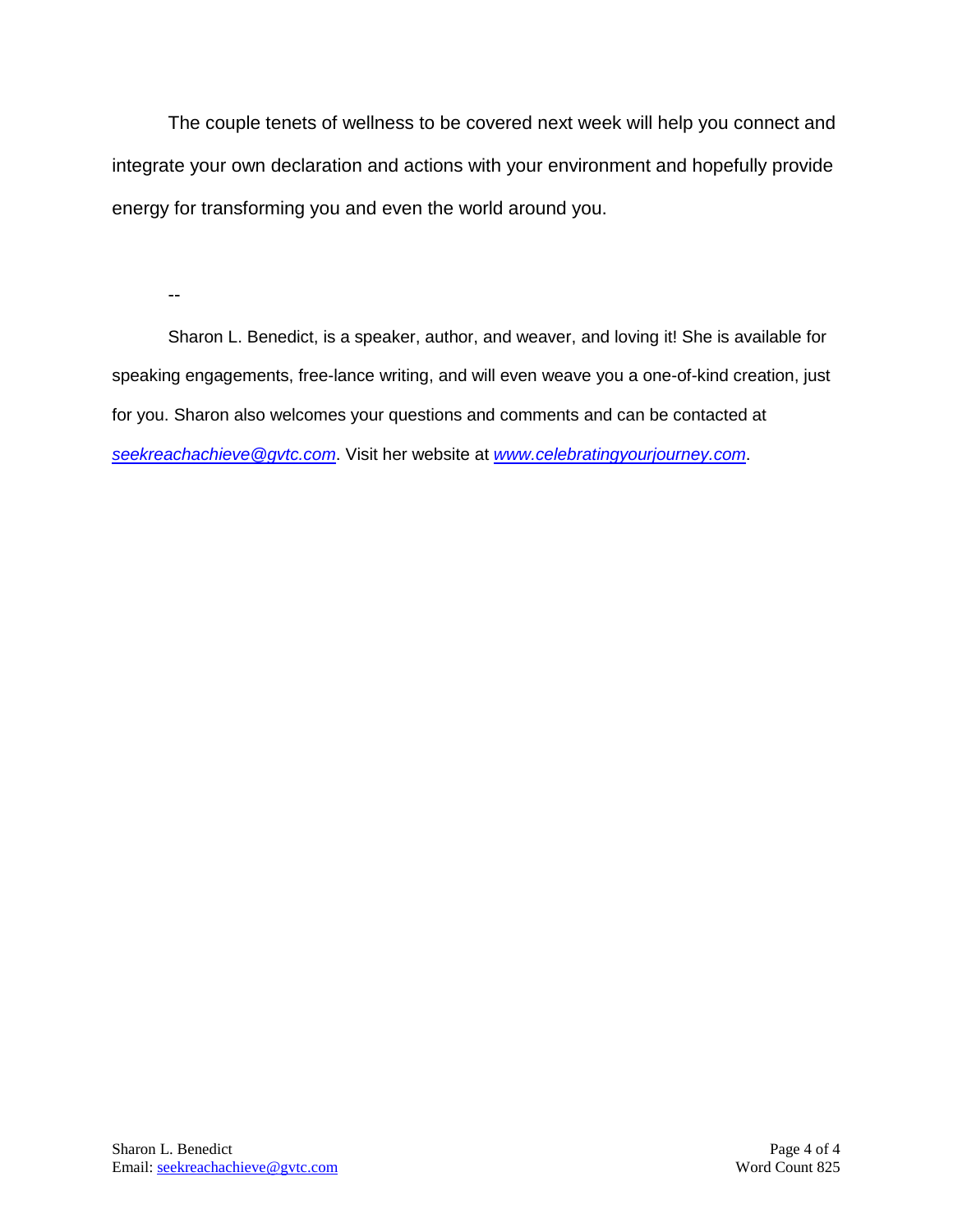*From the Heart...*



## *Your Wellness Declaration, part 3*

(published in Boerne Star, Friday, July 15, 2016)

Let's continue to cover in more detail the basic tenets of wellness, as described by John W. Travis, MD, MPH, as modified (with permission by Travis) by yours truly. The first tenet covered was "Wellness is a choice…. *a decision you make to move toward optimal health.*" You were asked to write down your own Wellness Declaration. These questions were then presented to consider covering one key barrier to reaching your wellness potential, your first step to resolve that barrier, how that action will help you achieve your declaration, and who/what do you need to succeed.

Since wellness is multi-dimensional and holistic involving all aspects of your life, the 2nd tenet discussed was "Wellness is a way of life…*a lifestyle you design to achieve your highest potential for wellbeing.*" This is where you begin to make changes in your life that will impact you physically, emotionally, mentally, spiritually. Your "way of life" is a journey and process not just a single event.

This brought you to the 3<sup>rd</sup> tenet: "Wellness is a process…*a developing awareness that there is no end point, but that health and happiness are possible in each moment, here and now.*" When committed to the process you not only experience greater health but also greater happiness in life. Yet, life comes with both opportunities and challenges. You may not always "feel" happy. Somewhere along the way when the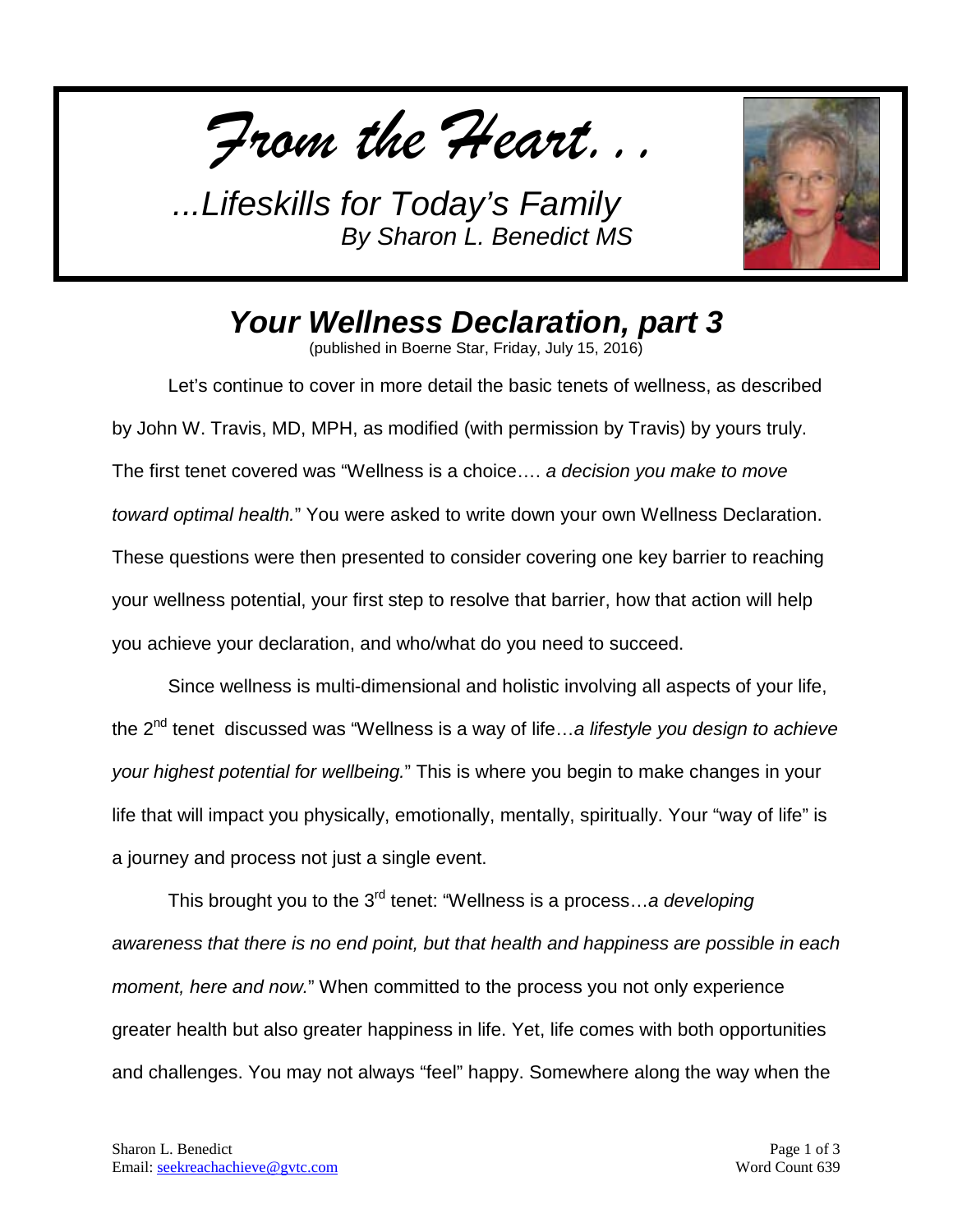bad stuff happens, it will be time to give some priorities to what is really most important to you and your family, including your wellness.

The next couple tenets will help you connect and integrate your own declaration and actions with your environment and energy for transforming you and even the world around you. The 4<sup>th</sup> tenet is "Wellness is a balanced channeling of energy…*energy received from the environment, transformed within you, and returned to affect the world around you.*" For some this tenet may be a little confusing as to what it all means. Basically, we only have 24 hours in a day. In those hours we live our lives and use whatever energy we have to accomplish our daily tasks.

The key here is "balance." Your environment involves not just you (body, soul, spirit) but also the physical and relational environment you have all around you. At this moment, where are you expending your energy? Are there things and people you are involved with that tend to drain your energy so you struggle with even seeking and reaching for your wellness potential? If so, it's time to reevaluate where you are and what you give up to gain.

The 5<sup>th</sup> tenet is "Wellness is the integration of the body, mind, and spirit.... *the appreciation that everything you do, and think, and feel, and believe has an impact on your state of health.*" See how this tenet fits and helps guide you through the other tenets of wellness? The key word here is "integration." What is your body telling you? How is your mind or thoughts affected? And deep in your heart or spirit, what are you hearing? Is it contrary to what your body and thoughts are saying? If so, integration will be hard to achieve until your heart/spirit, thoughts/mind, and body are in sync. If this is your struggle, again, it's time to reflect on those barriers whether it's how you use your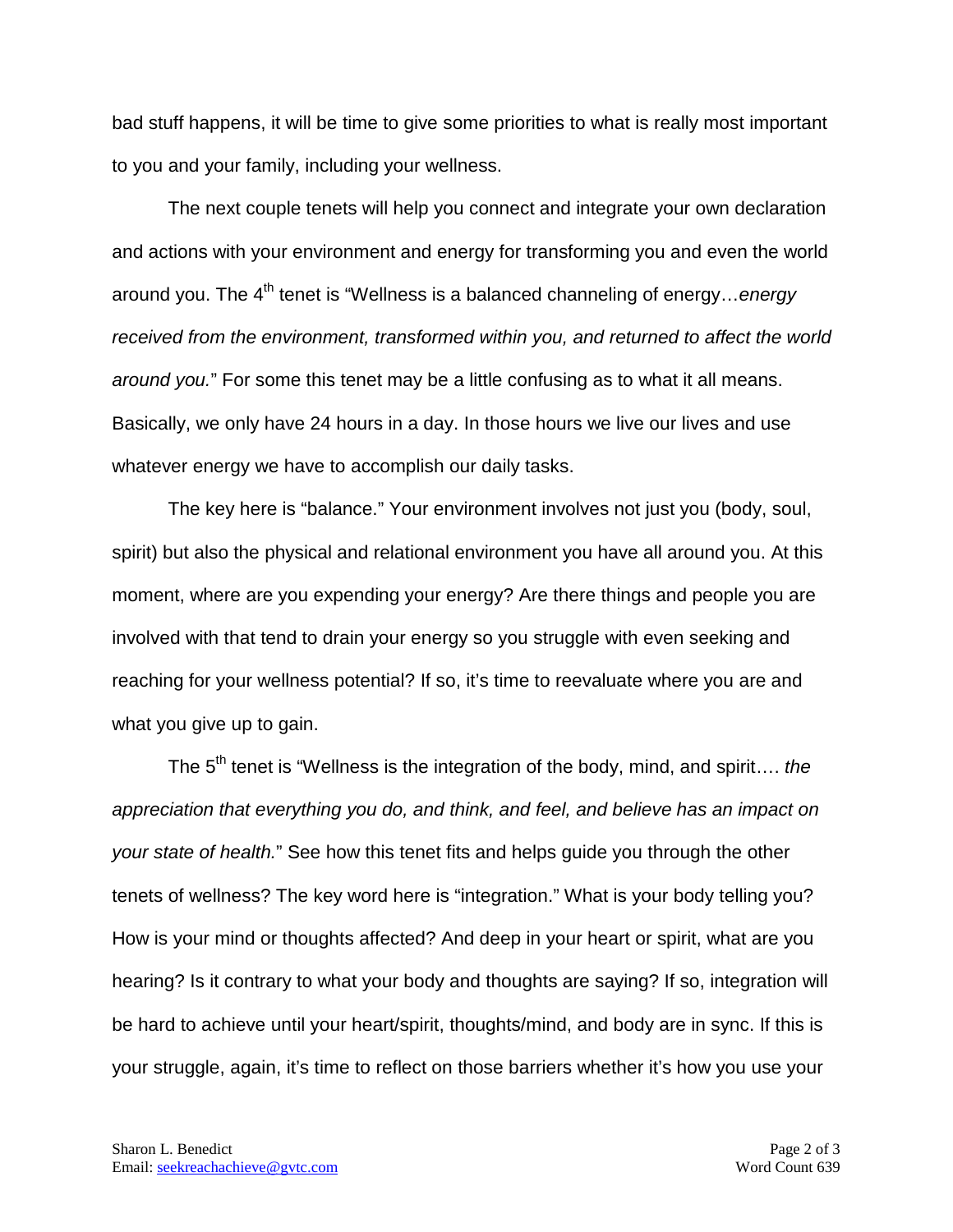time, your physical environment, or your relationships. Today, make one change to align the "whole" of you. You will be amazed how much more energy you have both physically, emotionally, mentally, and spiritually.

Next week the final two tenets will be covered. They have everything to do with you accepting yourself and seeing wellness in your relationships.

--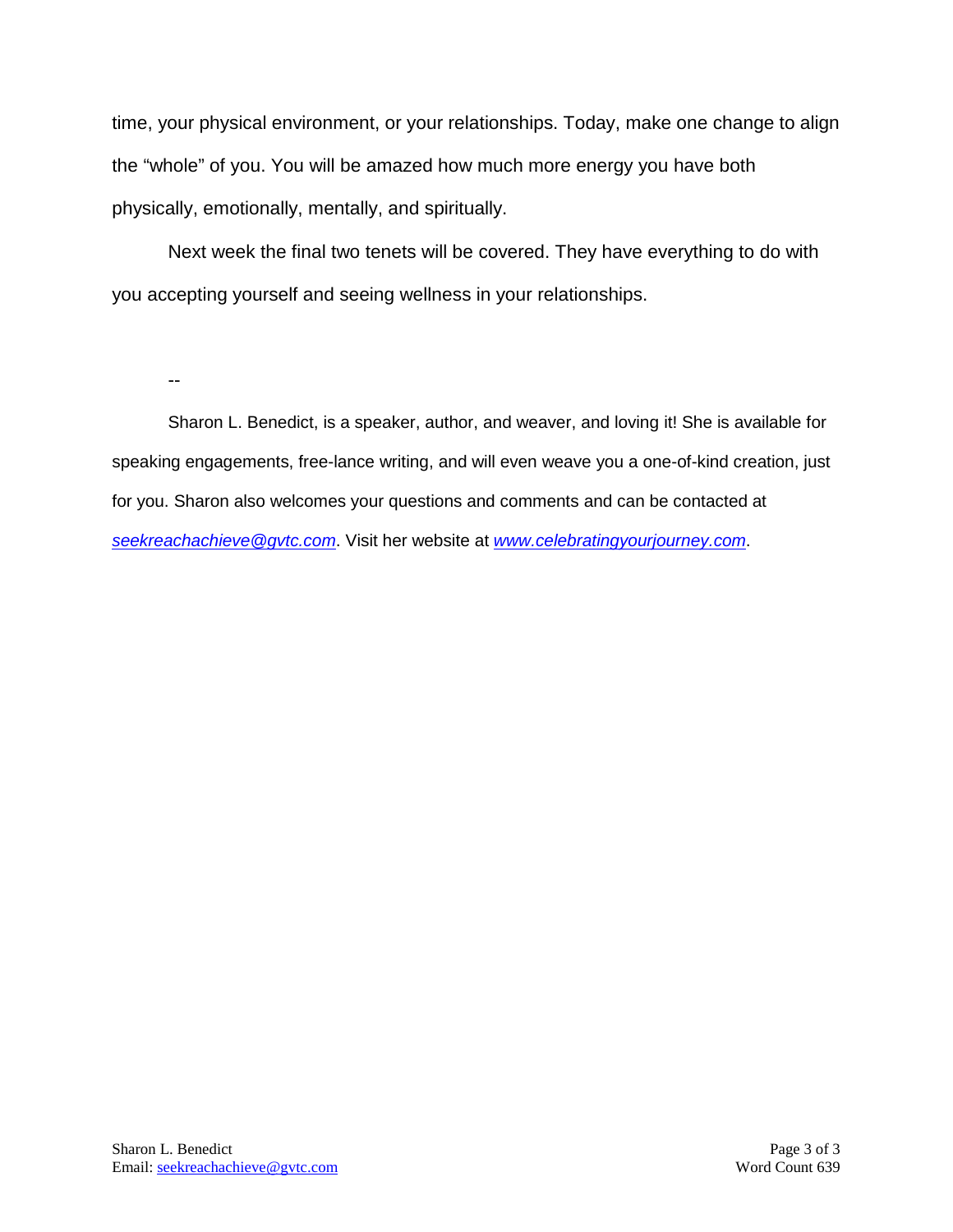*From the Heart...*



## *Your Wellness Declaration, part 4*

(published in Boerne Star, Friday, July 22, 2016)

Before we cover the final two tenets of wellness, let's do a short review. The first tenet, as described by John W. Travis, MD, MPH, and modified (with permission by Travis) by yours truly, was "Wellness is a choice…. *a decision you make to move toward optimal health.*" You were asked to write down your own Wellness Declaration. These questions were then presented to consider covering one key barrier to reaching your wellness potential, your first step to resolve that barrier, how that action will help you achieve your declaration, and who/what do you need to succeed.

The 2nd tenet discussed was "Wellness is a way of life…*a lifestyle you design to achieve your highest potential for wellbeing.*" This is where you begin to make changes in your life that will impact you physically, emotionally, mentally, spiritually. Your "way of life" is a journey and process not just a single event. This brought you to the  $3<sup>rd</sup>$  tenet: "Wellness is a process…*a developing awareness that there is no end point, but that health and happiness are possible in each moment, here and now.*" You may not always "feel" happy. Somewhere along the way when the bad stuff happens, it will be time to give some priorities to what is really most important for you and your family.

The 4<sup>th</sup> tenet is "Wellness is a balanced channeling of energy...*energy received from the environment, transformed within you, and returned to affect the world around*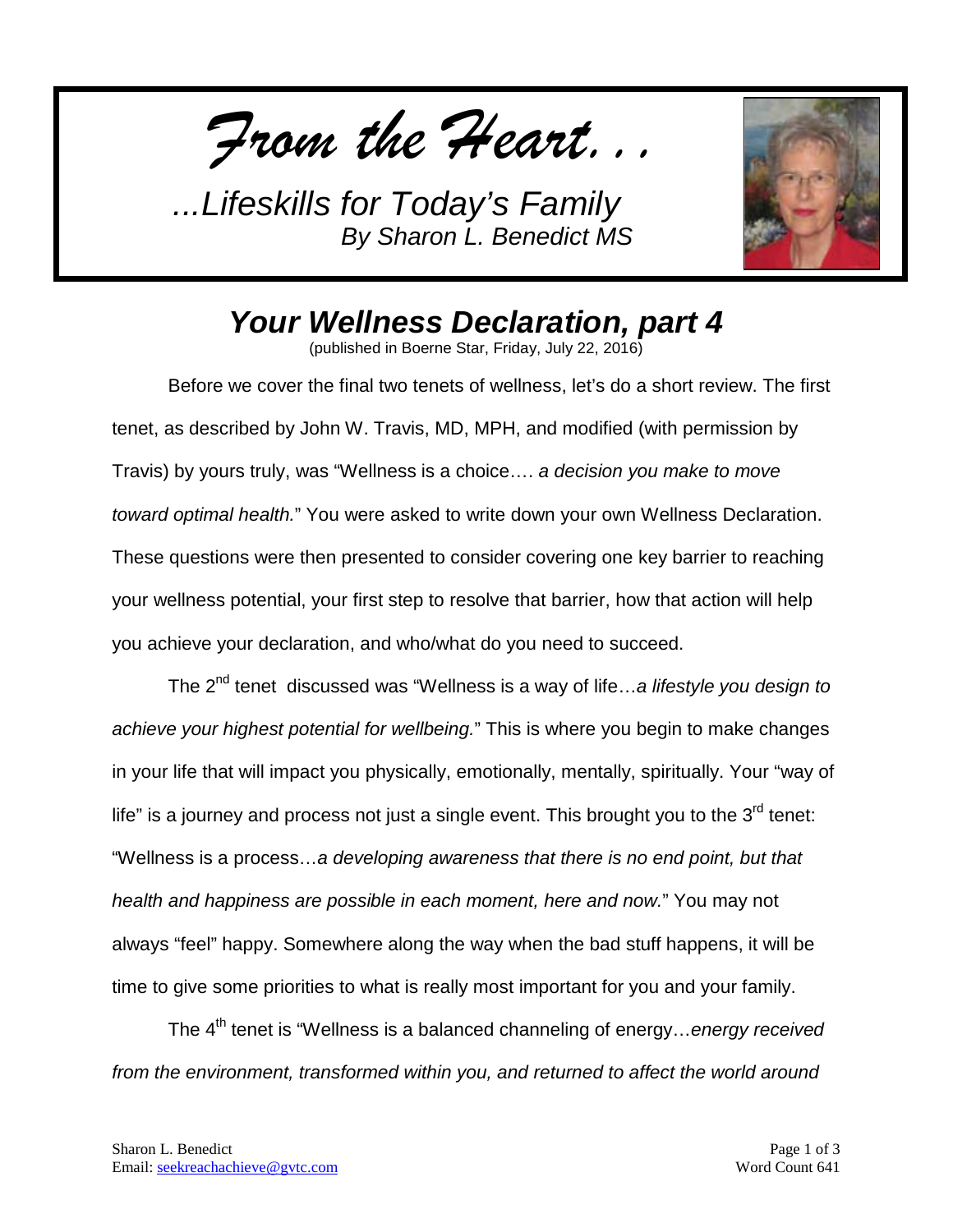*you.*" For some this tenet may be a little confusing as to what it all means. Basically, we only have 24 hours in a day. In those hours we live our lives and use whatever energy we have to accomplish our daily tasks. The key here is "balance."

The 5<sup>th</sup> tenet is "Wellness is the integration of the body, mind, and spirit.... the *appreciation that everything you do, and think, and feel, and believe has an impact on your state of health.*" See how this tenet fits and helps guide you through the other tenets of wellness? The key word here is "integration." What is your body telling you? How is your mind or thoughts affected? And deep in your heart or spirit, what are you hearing? Today, make a change to align the "whole" of you for more energy, both physically, emotionally, mentally, and spiritually.

The 6<sup>th</sup> and final 7<sup>th</sup> tenets of wellness are "Wellness is the loving acceptance of yourself" and "Wellness is Relationships! " The word Illness starts with "I" and Wellness starts with "<u>WE</u>." We all definitely prefer going through life with someone by our side. Going it alone or being "independent" may be a motto for many. Yet, I have discovered over the years that wanting to always be alone has everything to do with struggling to accept oneself just as we are. Self-criticism and the drive for perfection can derail any relationship. We are born to connect, and wellness cannot be truly achieved and sustained without relationships that nurture our lives.

The support we all need each day comes more easily when we accept every part of who we are . . . our strengths, our challenges, our areas of weakness. It doesn't mean we stop there. Self-acceptance actually helps us gain a burst of freedom and energy to move forward and connect with others toward the level of wellness we desire and often only dream about.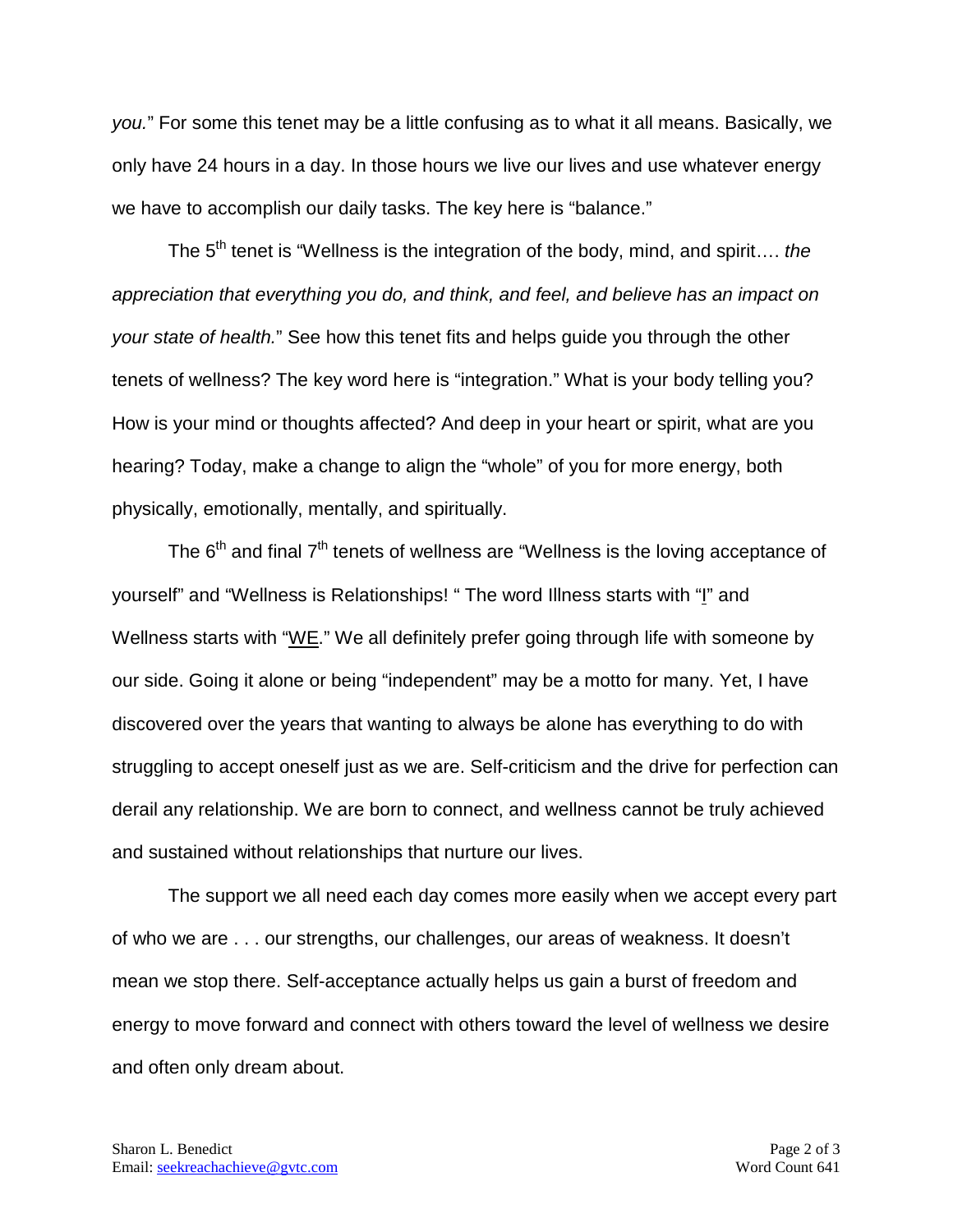In this month's final lifeskill article series on Wellness next week, I will share my own wellness declaration. I put my declaration into motion about 30 plus years ago that intimately reflects these seven tenets of wellness I learned up front and personal through the years. See you on the journey!

--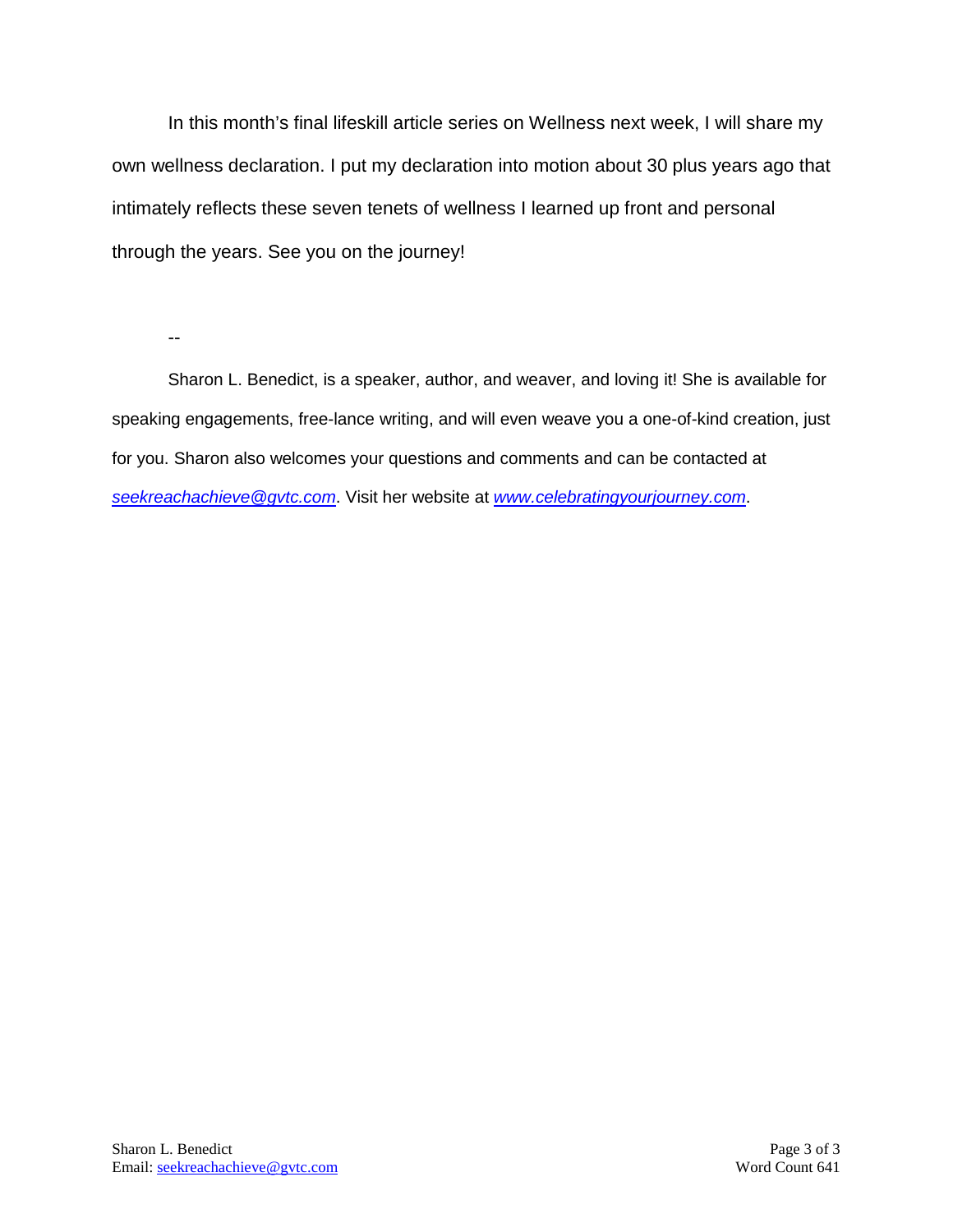*From the Heart...*



## *My Wellness Declaration, part 1*

(published in Boerne Star, Friday, July 29, 2016)

For the past several weeks the basic tenets of wellness have been covered.

According to John W. Travis, MD from his *Wellness Workbook* . . .

- **Wellness is a choice**
- **Wellness is a way of life**
- **Wellness is a process**
- **Wellness is a balanced channeling of energy**
- **Wellness is the integration of the body, mind, and spirit**
- **Wellness is the loving acceptance of yourself**
- **Wellness is Relationships!**

Travis also coined this apt phrase, "CONNECTEDNESS IS THE CURRENCY OF WELLNESS." When I think about my own wellness journey, going it alone when facing the "I" in Illness definitely wasn't the route to take. I too needed to accept and seek out the "We" in Wellness for myself. Yet, at the time, I didn't know it would take me on a 30 plus year journey to embrace that wellness was a choice I take. Wellness became a way of life for me. Wellness was definitely a process with no end point and health and happiness was possible in each moment in the here and now.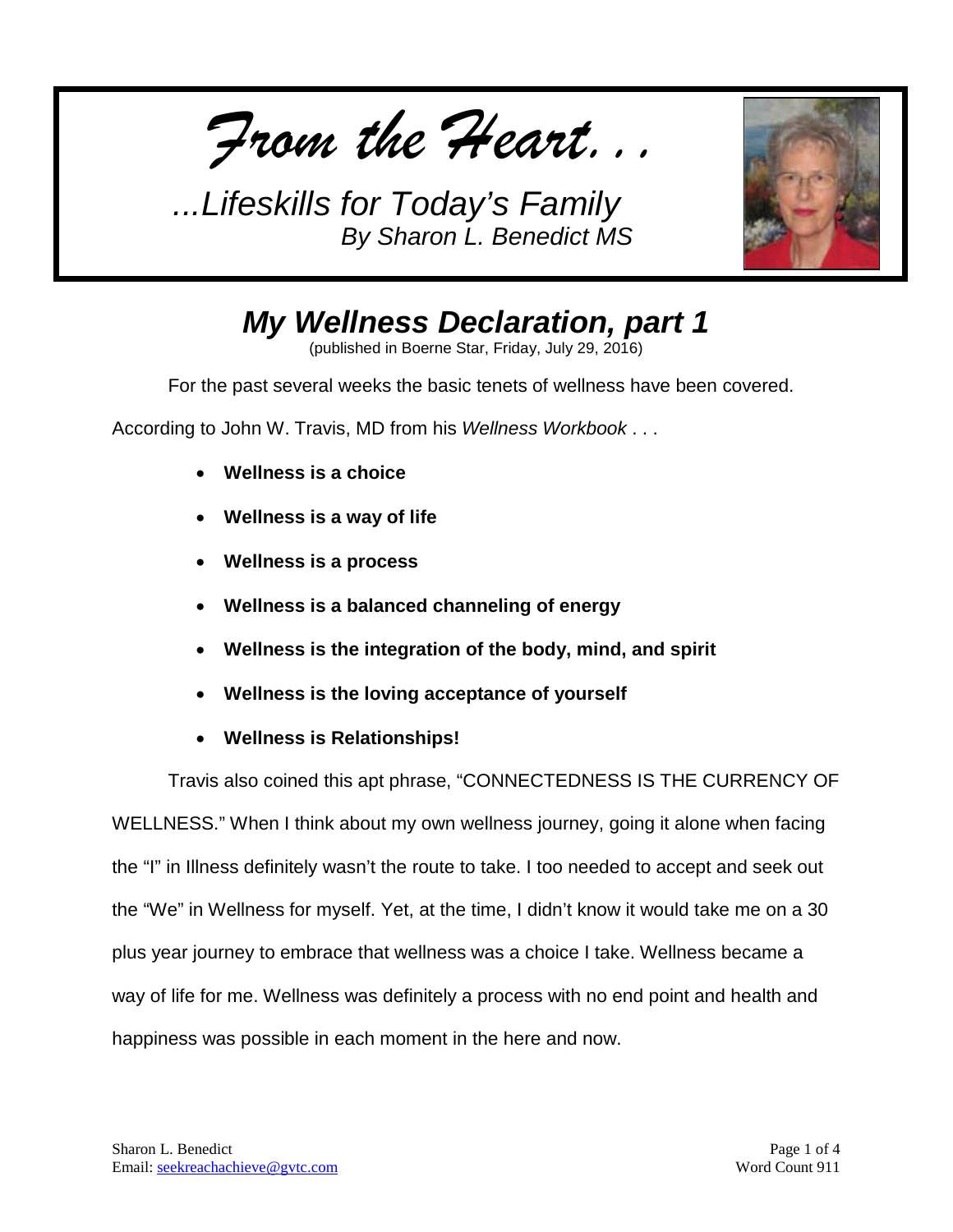The journey taught me that wellness needs to be a balance of energy around me, inside me, and given to others. I wasn't as afraid anymore but began to appreciate everything in what I do, think, feel, and believe. One of the biggest hurtles was seeing wellness as the loving acceptance of myself just as I am. Only then was I able to reach out to others with the genuine me. With every "We" step I found those relationships helping me gain wellness and wholeness along the way I wouldn't have experienced any other way.

This is my wellness declaration I made 30 plus years ago, at the beginning of my journey: *"To proactively seek, reach, and achieve wholeness and wellbeing in every area of my life. To celebrate life and have those experiences in my life become "a door of hope" for others, professionally and personally. To be my husband's life partner...enjoying together the opportunities and challenges life brings our way. To delight in seeing my lovely daughters experience life at its fullest...to offer friendship each day, counsel when asked, and my unconditional love throughout their lives. To leave a legacy of hope, faith, and love."*

Today, I am at the young-at-heart age of 71! And still counting! I won't even try to cover those 30 plus years in one swallow but will offer a glimpse here. Some additional morsels will be served during the next month's lifeskill, *Meals,* since so much of my wellness journey centered around mealtime as medicine through the years. My hope is each "food for thought" bite will give you hope, personal insight, and commitment to start your own wellness journey. Yours may not be the same as mine. Yet, possibly some of it will spark a path uniquely tailored for you. So, here we go . . . In the beginning . . .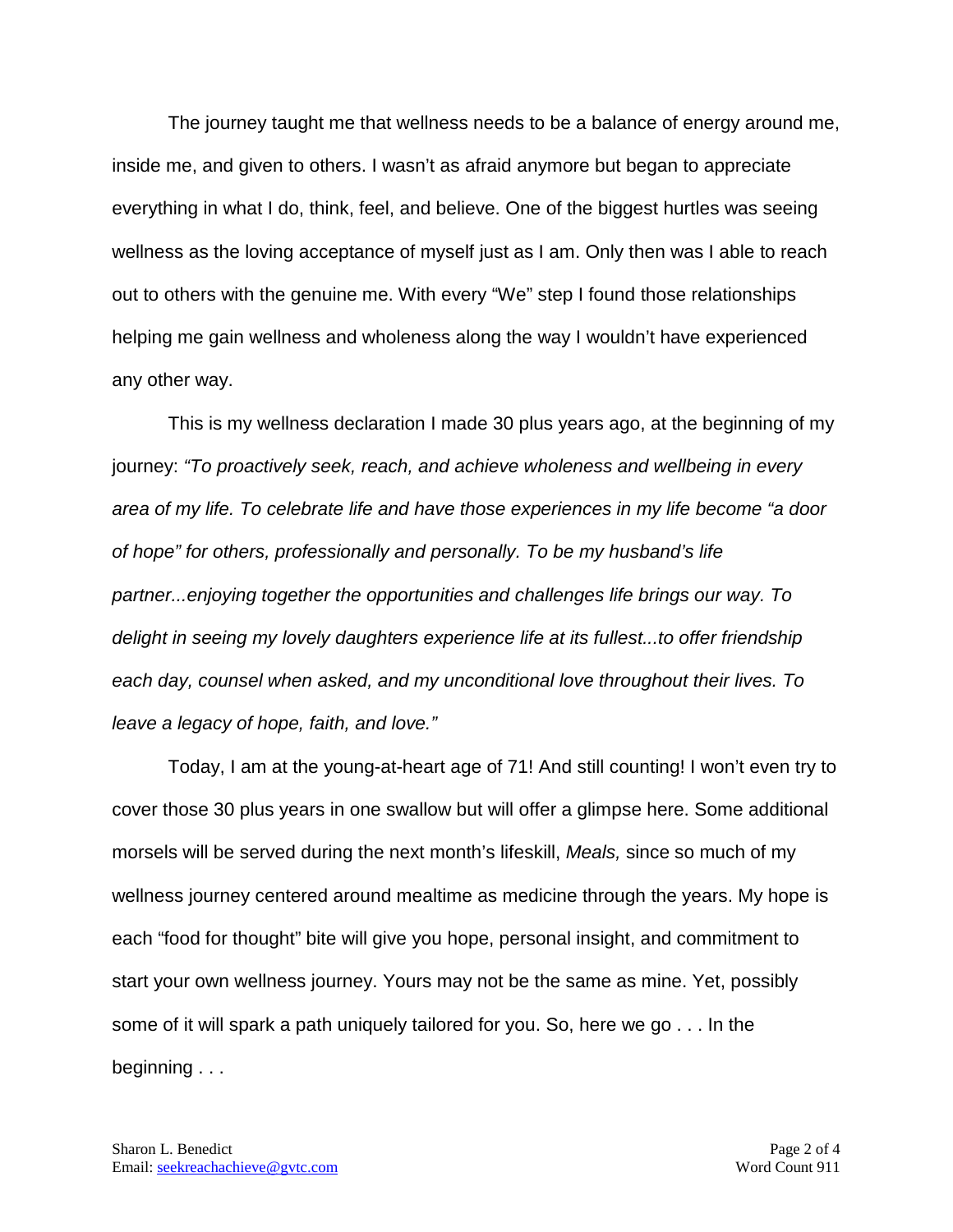Nope, this won't be a "biblical" chronicle! However, for every story told there is always a beginning if we are willing to dig a little deeper and further back in time to connect the dots. For me, it was a childhood filled with the good, the bad, the ugly. In the middle of the Hollywood California scene, my Dad and Mom worked hard to make a life for the three of us siblings, me being the middle child. My Dad had his own childhood story of neglect, abuse, and more. And him working at Paramount Studios, with all its glamour and grisly, only made the growing up even more complicated.

How do you sort out the good from the bad?. Yes, there were many good memories but also some very bad ones. Childhood sexual abuse by the one you call Daddy does complicate life and can forever change who you are and what you become. Then add being a fairly sickly child with iron & pernicious anemia and asthma, resulting in a dangerously infective tonsillectomy at four years old. I thought, "every kid goes through these childhood ailments. No big deal." Yet, I found myself hiding who I was for many years in a Pollyanna world that was just fine with me for awhile.

Yet, growing up and older comes to us all along the way. From being severely anemic and asthmatic I so easily caught colds and other germs around me, I simply thought that was the norm. I entered my teens as a shy one and moved into young adulthood with my Pollyanna perspective still completely intact with no memories of much of my childhood. Except for a few happy glimpses I chose to remember, I blissfully continued on.

From my twenties into my thirties I married, earned a degree in art and business, and continued to have a variety of ailments pop up. As I pressed on determined to ignore the signs both physically and emotionally, I was having too much fun pursuing a